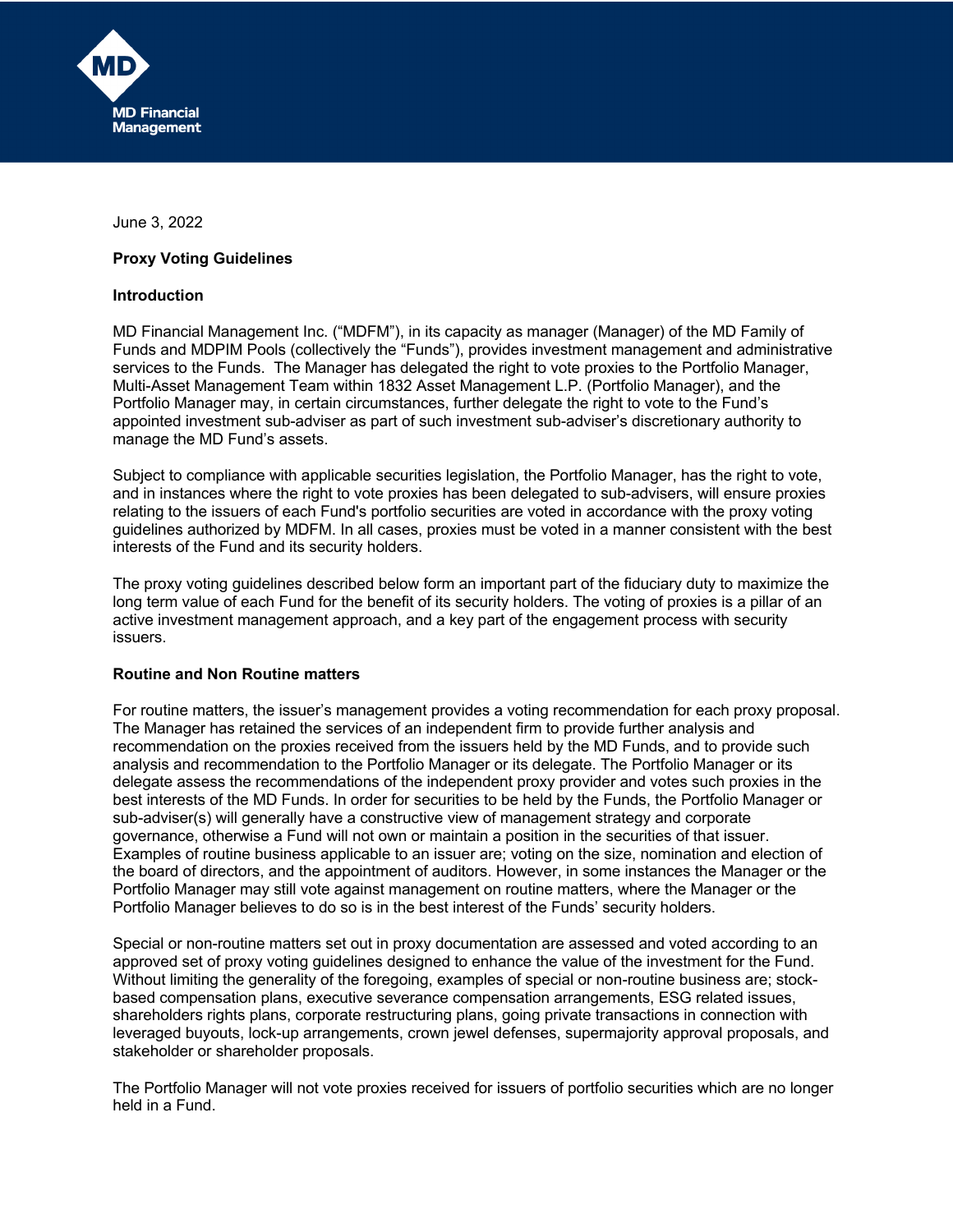

# **Environmental, Social & Governance Considerations (ESG)**

As part of MDFM's active investment management approach the Portfolio Manager believes that it is important to engage with issuers on all relevant ESG factors, with proxy voting forming an essential part of that engagement. The Portfolio Manager views effectively dealing with material ESG issues as a signal of management and governance quality in a business. Accordingly, special or non-routine matters related to ESG issues are assessed by the Portfolio Manager on a case by case basis, and will vote or direct its proxy voting agent to vote in a manner that it believes will better protect or enhance the value of the investment for the Fund.

## **Conflict of Interest**

The Manager has obtained approval from the Canadian securities regulatory authorities so that the Funds may hold common shares of MDFM's parent company, Scotiabank or other related entities. There is the potential for a conflict of interest between the interests of the Funds and the interests of MDFM or its employees in connection with the exercise of voting rights of the Funds attached to the shares of Scotiabank or other related entities. There is also the potential for a conflict of interest in connection with the exercise of the Funds' voting rights attached to the shares of another issuer, where the outcome of the vote may directly impact the price of the shares of Scotiabank or other related entities.

Where proxy voting could give rise to a conflict of interest or perceived conflict of interest, MDFM has instituted procedures to help ensure that a Fund's proxy is voted:

- In accordance with third party proxy voting guidance, uninfluenced by considerations other than the best interests of the Fund; and
- Free from any influence by Scotiabank or another related entity and without taking into account any consideration relevant to Scotiabank or any of its associates or affiliates.

The procedures for voting issuers' proxies where there may be a conflict of interest include in certain situations escalation of the issue to members of the Independent Review Committee, all of whom are independent of MDFM, for its consideration and recommendation, although the responsibility for deciding how to vote a Fund's proxies and for exercising the vote remains with the Manager.

In addition, pursuant to the requirements of securities legislation, MDFM, on behalf of a Fund, will not vote any of the securities a Fund holds in underlying mutual funds managed by MDFM or any of its affiliates or associates (as such terms are defined in the Securities Act (Ontario)). However, MDFM, in its sole discretion, may arrange for security holders of a Fund to vote their share of those securities of the underlying mutual fund.

#### **Proxy Voting Records**

MDFM's policy is that proxies must always be voted in a manner consistent with the best interests of the Fund and its security holders. The Portfolio Manager may find it appropriate to vote against the management of an issuer on any particular proposal, whether routine or non-routine, if the Portfolio Manager feels that this would be in the best interests of the Fund and its security holders.

On occasion, the Portfolio Manager, may abstain from voting a proxy or a specific proxy item when the Portfolio Manager concludes that the potential benefit of voting the proxy of that issuer is outweighed by the cost of voting the proxy.